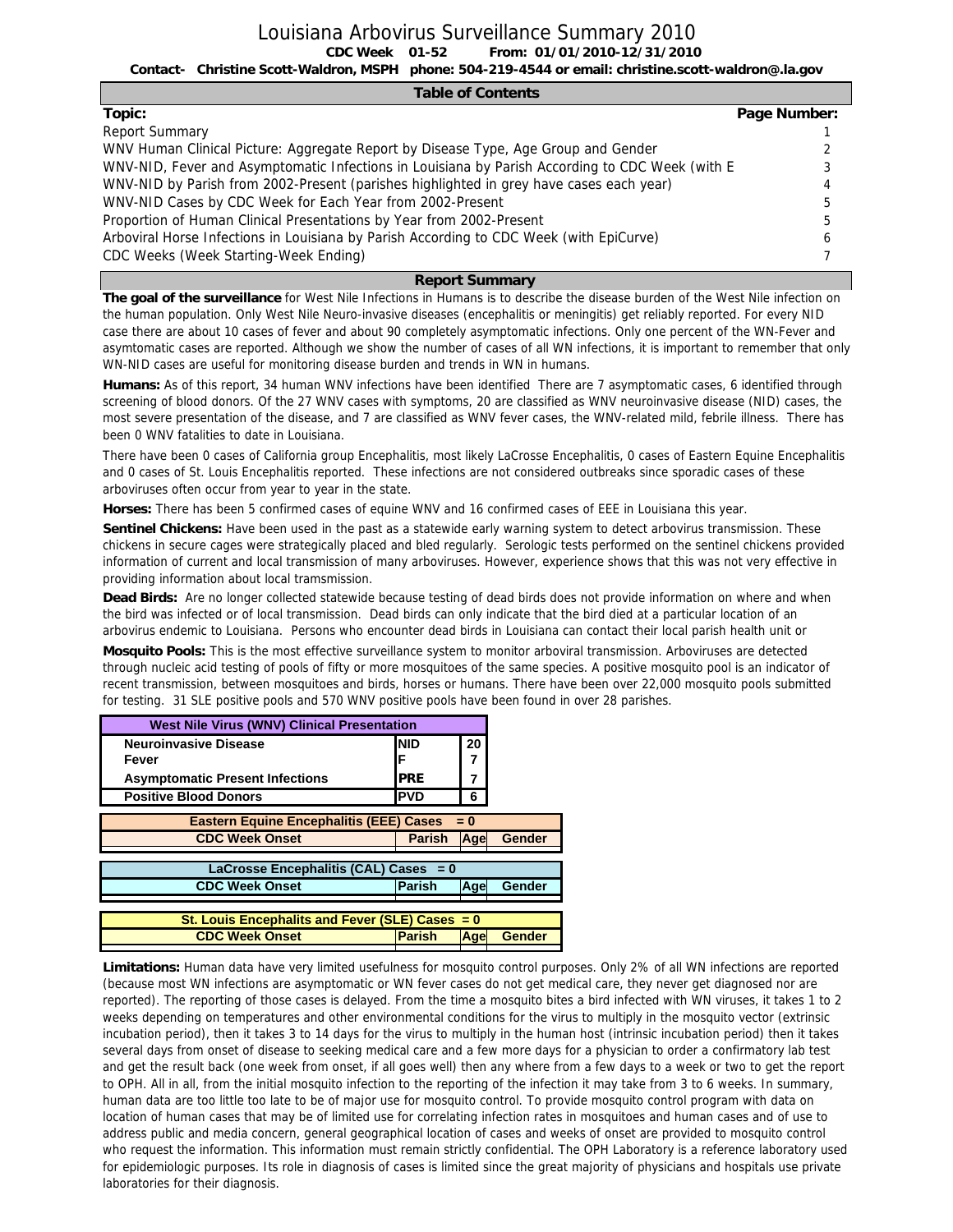# **WNV Human Clinical Presentation**

|                     |                  |                  | <b>Clinical Classification</b> |                  |                         |   |
|---------------------|------------------|------------------|--------------------------------|------------------|-------------------------|---|
| <b>Age Group</b>    | <b>NID Cases</b> | <b>Incidence</b> | <b>Fever Cases</b>             | <b>Incidence</b> | <b>PRE Cases Deaths</b> |   |
| $0 - 14$            |                  | 0.1              |                                | 0.0              | u                       |   |
| 15-29               | 3                | 0.3              |                                | 0.1              |                         |   |
| $30 - 44$           | 3                | 0.3              | 2                              | 0.2              | $\overline{2}$          |   |
| 45-59               | 6                | 0.8              |                                | 0.4              | 3                       |   |
| 60-75               |                  | 0.9              |                                | 0.2              | $\overline{2}$          | 0 |
| $75+$               | 3                | 1.3              |                                | 0.0              | 0                       | 0 |
| <b>Undetermined</b> |                  |                  |                                |                  |                         |   |
| Total               | 20               | 0.4              |                                | 0.2              |                         | O |

| <b>Age Group</b>    |             | <b>Neuroinvasive Disease Cases by Gender</b> |               |                    |
|---------------------|-------------|----------------------------------------------|---------------|--------------------|
|                     | <b>Male</b> | <b>M</b> Incidence                           | <b>Female</b> | <b>F</b> Incidence |
| $0 - 14$            |             | 0.0                                          |               | 0.2                |
| 15-29               |             | 0.2                                          |               | 0.4                |
| $30 - 44$           |             | 0.2                                          |               | 0.4                |
| 45-59               |             | 0.3                                          | 5             | 1.2                |
| 60-75               | 3           | 1.5                                          |               | 0.4                |
| $75+$               | 3           | 3.6                                          |               | 0.0                |
| <b>Undetermined</b> |             |                                              |               |                    |
| <b>Total</b>        | 9           | 0.4                                          | 11            | 0.5                |



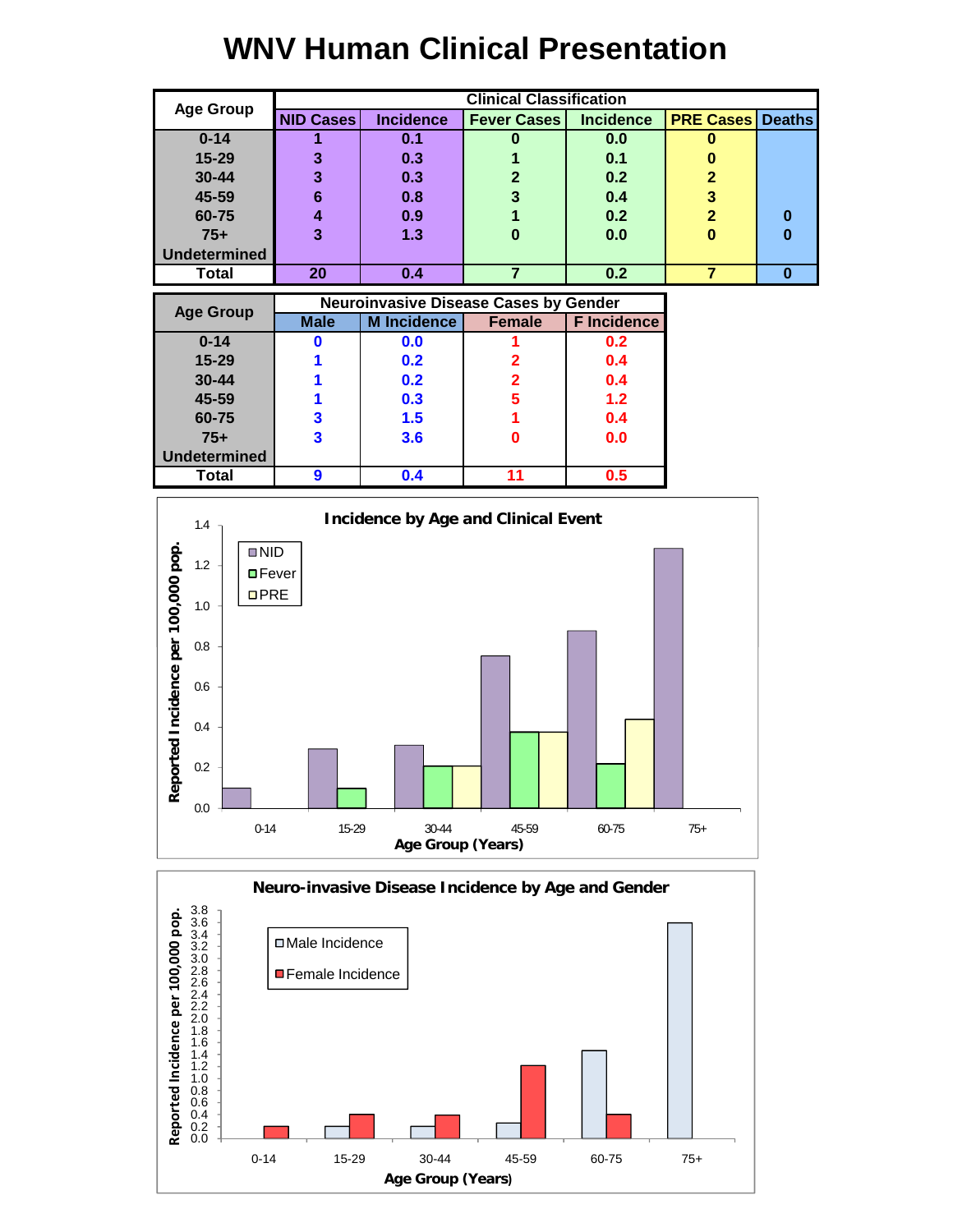### **WNV-NID Infections by Parish According to CDC Week**

|                      |                         | <b>CDC Week</b> |              |              | 1-5 6-9 10-13 14-17 18-21 |     |     |              | 22 23<br>- 24 | 25       | 26  | 27 | 28 | 29 | 30  | 31          | 32<br>- 33     | 34             | 35  |                         | 36<br>37 | 38 | 39       | 40  | 41 | 42 | 43 | 44 | 45  |          | 46 47    | 48 | 49  |             |              | 50 51 52     |
|----------------------|-------------------------|-----------------|--------------|--------------|---------------------------|-----|-----|--------------|---------------|----------|-----|----|----|----|-----|-------------|----------------|----------------|-----|-------------------------|----------|----|----------|-----|----|----|----|----|-----|----------|----------|----|-----|-------------|--------------|--------------|
| <b>Region Parish</b> |                         | <b>Total</b>    |              |              | Jan Feb Mar               | Apr | May | Jun          |               |          | Jul |    |    |    | Aug |             |                |                | Sep |                         |          |    |          | Oct |    |    |    |    | Nov |          |          |    | Dec |             |              |              |
|                      | Ascension               |                 |              |              |                           |     |     |              |               |          |     |    |    |    |     |             |                |                |     |                         |          |    |          |     |    |    |    |    |     |          |          |    |     |             |              |              |
|                      | <b>East Baton Rouge</b> |                 |              |              |                           |     |     |              |               |          |     |    |    |    |     |             |                |                |     | $\overline{\mathbf{2}}$ |          |    |          |     |    |    |    |    |     |          |          |    |     |             |              |              |
|                      | Iberia                  |                 |              |              |                           |     |     |              |               |          |     |    |    |    |     |             |                |                |     |                         |          |    |          |     |    |    |    |    |     |          |          |    |     |             |              |              |
|                      | Vermilion               |                 |              |              |                           |     |     |              |               |          |     |    |    |    |     |             |                |                |     |                         |          |    |          |     |    |    |    |    |     |          |          |    |     |             |              |              |
|                      | Beauregard              |                 |              |              |                           |     |     |              |               |          |     |    |    |    |     |             |                |                |     |                         |          |    |          |     |    |    |    |    |     |          |          |    |     |             |              |              |
|                      | <b>Red River</b>        |                 |              |              |                           |     |     |              |               |          |     |    |    |    |     |             |                |                |     |                         |          |    |          |     |    |    |    |    |     |          |          |    |     |             |              |              |
|                      | Livingston              |                 |              |              |                           |     |     |              |               |          |     |    |    |    |     |             |                |                |     |                         |          |    |          |     |    |    |    |    |     |          |          |    |     |             |              |              |
|                      | <b>St Tammany</b>       |                 |              |              |                           |     |     |              |               |          |     |    |    |    |     |             |                |                |     |                         |          |    |          |     |    |    |    |    |     |          |          |    |     |             |              |              |
|                      | <b>WNV-NID Total</b>    | 20              | $\bullet$    | $\mathbf{0}$ |                           |     |     | $\Omega$     | $\Omega$      | $\Omega$ |     |    |    |    |     |             |                |                |     |                         |          |    |          |     |    |    |    |    |     |          |          |    |     |             |              | $\Omega$     |
|                      |                         |                 |              |              |                           |     |     |              |               |          |     |    |    |    |     |             |                |                |     |                         |          |    |          |     |    |    |    |    |     |          |          |    |     |             |              |              |
| $\overline{2}$       | Ascension               |                 |              |              |                           |     |     |              |               |          |     |    |    |    |     | $1 \quad 1$ | $\blacksquare$ | $\blacksquare$ |     |                         |          |    |          |     |    |    |    |    |     |          |          |    |     |             |              |              |
| 2                    | <b>East Baton Rouge</b> |                 |              |              |                           |     |     |              |               |          |     |    |    |    |     |             |                |                |     |                         |          |    |          |     |    |    |    |    |     |          |          |    |     |             |              |              |
|                      | <b>West Baton Rouge</b> |                 |              |              |                           |     |     |              |               |          |     |    |    |    |     |             |                |                |     |                         |          |    |          |     |    |    |    |    |     |          |          |    |     |             |              |              |
|                      | <b>WNV-F Total</b>      |                 | $\mathbf{0}$ | $\mathbf{0}$ |                           |     |     | $\Omega$     | $\Omega$      | $\Omega$ |     |    |    |    |     |             |                |                |     |                         |          |    |          |     |    |    |    |    |     |          |          |    |     |             | $\mathbf{0}$ | $\mathbf{0}$ |
|                      |                         |                 |              |              |                           |     |     |              |               |          |     |    |    |    |     |             |                |                |     |                         |          |    |          |     |    |    |    |    |     |          |          |    |     |             |              |              |
| $\overline{2}$       | Ascension               |                 |              |              |                           |     |     |              |               |          |     |    |    |    |     |             |                |                |     |                         |          |    |          |     |    |    |    |    |     |          |          |    |     |             |              |              |
| -2                   | <b>East Baton Rouge</b> |                 |              |              |                           |     |     |              |               |          |     |    |    |    |     |             |                |                |     |                         |          |    |          |     |    |    |    |    |     |          |          |    |     |             |              |              |
|                      | <b>WNV-PRE Total</b>    |                 | $\mathbf{0}$ | $\mathbf{0}$ |                           |     |     | $\mathbf{0}$ | $\Omega$      |          |     |    |    |    |     |             |                |                |     | <sup>0</sup>            |          |    | $\Omega$ |     |    |    |    |    |     | $\Omega$ | $\Omega$ |    |     | $0 \quad 0$ | $\bullet$    |              |

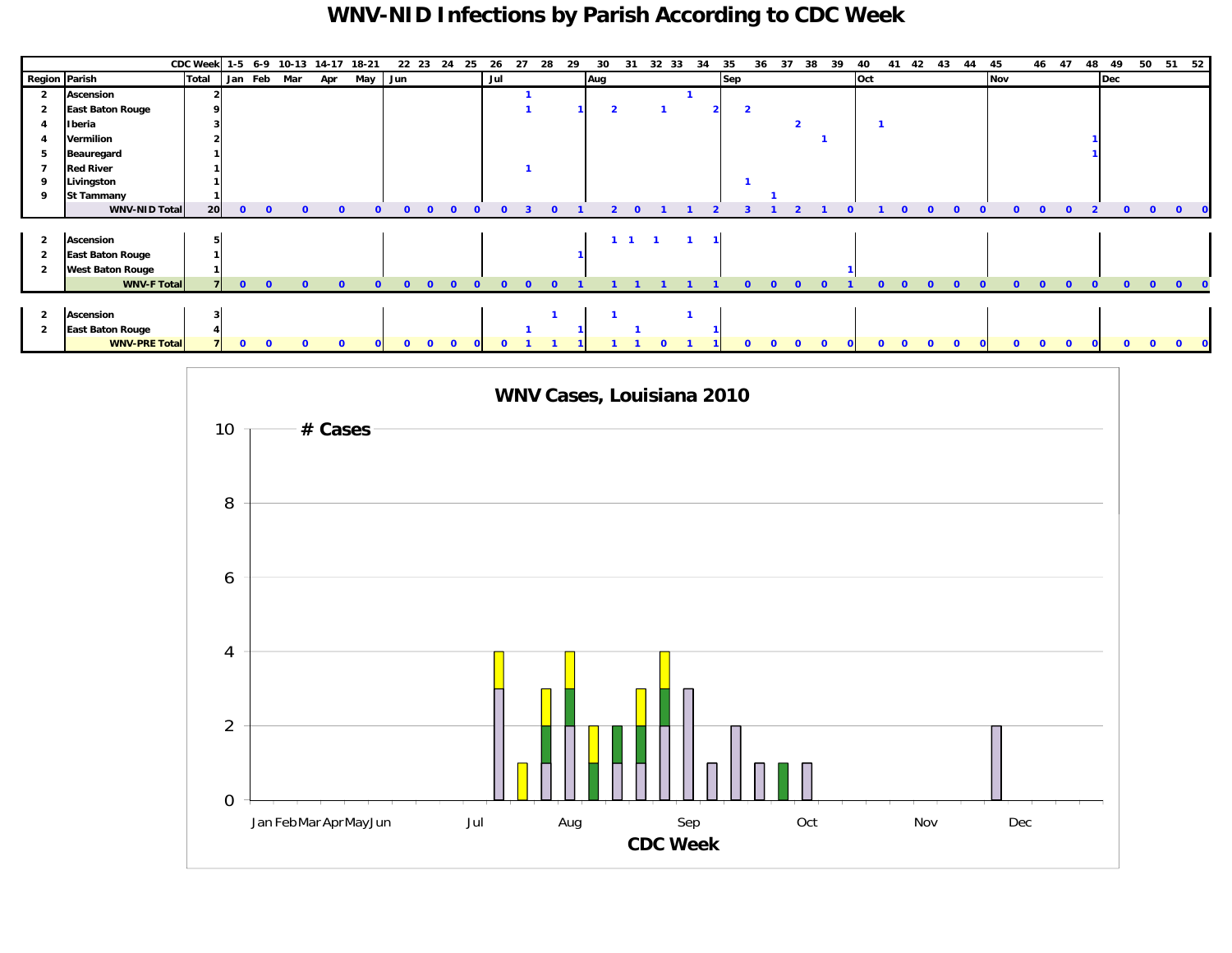## **NID by Parish 2002-Present**

| $\overline{\mathbf{R}}$ | <b>Parish</b>      | <b>Reported Infections 2010</b> |                |              |                |                     |                |                |                |                | <b>Previously Reported NID Cases</b> |                |                | $\mathbf R$  | Parish              | <b>Reported Infections 2010</b> |              |                |                |                         |                         |                | <b>Previously Reported NID Cases</b> |                |                |                |              |
|-------------------------|--------------------|---------------------------------|----------------|--------------|----------------|---------------------|----------------|----------------|----------------|----------------|--------------------------------------|----------------|----------------|--------------|---------------------|---------------------------------|--------------|----------------|----------------|-------------------------|-------------------------|----------------|--------------------------------------|----------------|----------------|----------------|--------------|
| e                       |                    | <b>Incidence NID Fever PRE</b>  |                |              |                | 2002                | 2003           | 2004           | 2005 2006      |                | 2007                                 | 2008 2009      |                | e            |                     | <b>Incidence NID Fever PRE</b>  |              |                |                | 2002                    | 2003                    | 2004           | 2005 2006 2007                       |                |                | 2008           | 2009         |
| g                       |                    |                                 |                |              |                |                     |                |                |                |                |                                      |                |                | $\mathbf{g}$ |                     |                                 |              |                |                |                         |                         |                |                                      |                |                |                |              |
|                         | <b>Jefferson</b>   | 0.0                             |                |              |                | 24                  | $\mathbf{3}$   | $\mathbf{1}$   | $\mathbf 6$    | 8              | $\overline{\mathbf{2}}$              | $\overline{2}$ | $\mathbf 0$    |              | 6 Avoyelles         | 0.0                             |              |                |                | $\overline{\mathbf{2}}$ | $\mathbf 0$             | $\mathbf 0$    | $\mathbf 0$                          | 1              | -1             | 1              | $\mathbf 0$  |
|                         | <b>Orleans</b>     | 0.0                             |                |              |                | 10                  | $\overline{2}$ | $\mathbf{1}$   | 6              | 12             | $\overline{2}$                       | $\overline{2}$ | 0              |              | 6 Catahoula         | 0.0                             |              |                |                | $\Omega$                |                         | 0              | $\mathbf 0$                          |                | 0              | 0              | $\Omega$     |
|                         | <b>Plaquemines</b> | 0.0                             |                |              |                | $\mathbf 0$         | 0              | $\mathbf 0$    | $\mathbf 0$    | $\mathbf 0$    | 0                                    | 0              | 0              | 6            | Concordia           | 0.0                             |              |                |                |                         | 0                       | 0              | 0                                    |                |                | 0              | 0            |
| 1                       | <b>St Bernard</b>  | 0.0                             |                |              |                | $\Omega$            | 0              | $\mathbf 0$    | -1             | $\mathbf 0$    | $\mathbf 0$                          | 0              | 0              | 6            | Grant               | 0.0                             |              |                |                | -1                      | 0                       | 0              | $\mathbf 0$                          | 0              | 0              | 0              | 0            |
|                         | 2 Ascension        | 2.6                             | $\overline{2}$ | 5            | 3              | $\ddot{\mathbf{6}}$ | $\overline{2}$ | $\mathbf{1}$   | $\mathbf{3}$   | 10             | $\mathbf{0}$                         | $\mathbf 0$    | $\mathbf 0$    | 6            | Rapides             | 0.0                             |              |                |                | 14                      | $\overline{2}$          | 8              | $\overline{7}$                       | $\overline{7}$ | $\overline{2}$ | $\mathbf{0}$   | $\mathbf{1}$ |
|                         | 2 East Baton Rouge | 2.2                             | 9              | $\mathbf{1}$ | $\overline{4}$ | 37                  | $\mathbf{1}$   | 22             | 17             | 6              | $\mathbf 0$                          | 0              | $\overline{2}$ | 6            | Lasalle             | 0.0                             |              |                |                | $\mathbf 0$             | $\Omega$                | $\mathbf 0$    | $\mathbf 0$                          | 0              | 0              | $\mathbf 0$    | 0            |
|                         | 2 East Feliciana   | 0.0                             |                |              |                | $\overline{2}$      |                | $\mathbf 1$    | $\mathbf 0$    | 0              | 0                                    | 0              | 0              | 6            | Vernon              | 0.0                             |              |                |                | $\Omega$                | $\Omega$                | $\mathbf 0$    | $\mathbf 0$                          | 1              | $\mathbf 0$    | 0              | $\mathbf 0$  |
|                         | 2 Iberville        | 0.0                             |                |              |                | $\overline{2}$      | 0              | $\mathbf 0$    | 2              | 0              | 0                                    | 0              | 0              | 6            | <b>Winn</b>         | 0.0                             |              |                |                | -1                      | $\Omega$                | 0              | $\mathbf{1}$                         | 0              | $\mathbf 0$    | 0              | 0            |
|                         | 2 Pointe Coupee    | 0.0                             |                |              |                | 6                   | 0              | $\mathbf 0$    | 2              | 0              | 0                                    | 0              | 0              | 7            | <b>Bienville</b>    | 0.0                             |              |                |                | $\mathbf 0$             | $\Omega$                | $\Omega$       | $\mathbf 0$                          | $\mathbf 0$    | $\mathbf 0$    | 0              | 0            |
|                         | 2 West Baton Rouge | 0.0                             |                | $\mathbf 1$  |                | 2                   | 0              | $\mathbf 1$    | $\mathbf 0$    | -1             | 0                                    | 0              | 0              |              | <b>Bossier</b>      | 0.0                             |              |                |                | 3                       | 8                       | 9              | 6                                    | $\overline{2}$ | $\mathbf 0$    | $\mathbf 0$    | $\mathbf 0$  |
|                         | 2 West Feliciana   | 0.0                             |                |              |                | $\Omega$            | $\Omega$       | $\mathbf 0$    | $\mathbf 0$    | $\overline{0}$ | $\Omega$                             | $\mathbf{1}$   | 0              |              | <b>Caddo</b>        | 0.0                             |              |                |                | 5                       | 38                      | 8              | 16                                   | 3              | 7              | 3              | 1            |
| 3                       | <b>Assumption</b>  | 0.0                             |                |              |                | $\Omega$            |                | $\mathbf 0$    | $\mathbf 0$    | -1             | $\Omega$                             | 0              | $\mathbf 0$    | 7            | Claiborne           | 0.0                             |              |                |                | $\Omega$                | $\mathbf 1$             | 0              | $\mathbf 0$                          | 0              | 0              | 0              | 0            |
| 3                       | Lafourche          | 0.0                             |                |              |                | $\Omega$            | 2              | $\mathbf 0$    |                |                | 0                                    | 0              | 0              | 7            | DeSoto              | 0.0                             |              |                |                | $\Omega$                | -1                      | 0              | $\mathbf 0$                          | 0              | 0              | 0              | 0            |
|                         | 3 St Charles       | 0.0                             |                |              |                | $\Omega$            | 0              | $\mathbf 0$    | 0              | 0              | 0                                    | 0              | 0              | 7            | Natchitoches        | 0.0                             |              |                |                |                         | -1                      | 0              | $\overline{2}$                       | 0              | 0              | 0              | 0            |
|                         | 3 St James         | 0.0                             |                |              |                | 2                   | 0              | $\mathbf 0$    | 0              | 0              | 0                                    | 0              | 0              | 7            | <b>Red River</b>    | 10.4                            | -1           |                |                | $\Omega$                | $\mathbf 0$             | 0              | 0                                    | 0              | 0              | 0              | 0            |
|                         | 3 St John          | 0.0                             |                |              |                | 2                   | 0              | $\mathbf 0$    | 0              | 0              | 1                                    | 0              | 0              | 7            | Sabine              | 0.0                             |              |                |                | -1                      | $\Omega$                | 0              | $\mathbf 0$                          | 0              | 1              | 0              | 0            |
|                         | 3 St Mary          | 0.0                             |                |              |                | $\Omega$            |                | $\mathbf 0$    | 0              | 0              | 0                                    | 0              | 0              | 7            | Webster             | 0.0                             |              |                |                | 0                       | $\mathbf 0$             | 1              | 0                                    | 1              | 0              | 0              | 0            |
|                         | 3 Terrebonne       | 0.0                             |                |              |                | $\Omega$            | 3              | $\mathbf 0$    | $\Omega$       | $\Omega$       | $\Omega$                             | 0              | $\mathbf 0$    | 8            | <b>Caldwell</b>     | 0.0                             |              |                |                | $\mathbf 0$             | $\Omega$                | 1              | $\mathbf 0$                          | $\mathbf 0$    | $\Omega$       | 0              | 0            |
| 4                       | Acadia             | 0.0                             |                |              |                | $\mathbf 0$         | 0              | $\mathbf 0$    | $\mathbf 1$    | $\overline{0}$ | 0                                    | 0              | $\mathbf 0$    | 8            | <b>East Carroll</b> | 0.0                             |              |                |                | $\Omega$                | $\Omega$                | 0              | $\mathbf 0$                          | 0              | 0              | 0              | 0            |
|                         | 4 Evangeline       | 0.0                             |                |              |                | -1                  | 0              | 1              | $\mathbf 0$    | $\mathbf 0$    |                                      | 0              | 0              |              | 8 Franklin          | 0.0                             |              |                |                | $\Omega$                | $\Omega$                |                | -1                                   | 0              | 0              | 0              | 0            |
|                         | 4 Iberia           | 4.1                             | $\mathbf{3}$   |              |                | $\overline{2}$      |                | $\overline{0}$ | $\overline{4}$ | $\overline{0}$ | $\mathbf{0}$                         | $\mathbf 0$    | $\mathbf{0}$   | 8            | Jackson             | 0.0                             |              |                |                | $\Omega$                |                         | 0              | 0                                    | 0              | 0              | 0              | $\Omega$     |
|                         | 4 Lafayette        | 0.0                             |                |              |                | 4                   | $\overline{0}$ | $\mathbf{1}$   |                |                |                                      | $\mathbf 0$    | $\mathbf 0$    | 8            | Lincoln             | 0.0                             |              |                |                | 0                       | $\overline{\mathbf{2}}$ | 0              |                                      | 0              | 0              |                | 0            |
|                         | 4 St Landry        | 0.0                             |                |              |                | -1                  | 0              | 3              | $\mathbf 0$    | 0              | 0                                    | 0              | 0              | 8            | Madison             | 0.0                             |              |                |                | $\Omega$                | $\mathbf 0$             |                | 0                                    | 0              | 0              | 0              | 0            |
|                         | 4 St Martin        | 0.0                             |                |              |                | $\mathbf 0$         | 0              | $\mathbf 0$    | $\mathbf 0$    | $\Omega$       | $\Omega$                             | 0              | $\mathbf 0$    | 8            | Morehouse           | 0.0                             |              |                |                | $\Omega$                | $\overline{2}$          | $\overline{2}$ | $\mathbf 1$                          | $\Omega$       | -1             | $\Omega$       | $\Omega$     |
|                         | 4 Vermillion       | 3.7                             | $\overline{2}$ |              |                | $\Omega$            | $\Omega$       | $\mathbf 0$    | $\mathbf 0$    | -1             | $\Omega$                             | 0              | 0              | 8            | <b>Ouachita</b>     | 0.0                             |              |                |                | 6                       | $\overline{2}$          | 5              | 15                                   | 3              | 1              | 1              | $\mathbf 0$  |
|                         | 5 Allen            | 0.0                             |                |              |                | $\mathbf 0$         | $\Omega$       | $\mathbf 0$    | $\mathbf 0$    | $\overline{0}$ | 0                                    | 0              | 1              | 8            | Richland            | 0.0                             |              |                |                | 2                       | -1                      |                | $\mathbf 0$                          | 0              | 0              | 0              | 0            |
|                         | 5 Beauregard       | 3.0                             | $\mathbf 1$    |              |                | $\mathbf 0$         | $\Omega$       | $\mathbf 1$    | $\mathbf 1$    | $\mathbf 0$    | 1                                    | 0              | 0              | 8            | Tensas              | 0.0                             |              |                |                | $\Omega$                | $\Omega$                | 0              | 0                                    | 0              | 0              | 0              | 0            |
|                         | 5 Calcasieu        | 0.0                             |                |              |                | 8                   |                | $\overline{3}$ | $\overline{2}$ | 5              | 0                                    | $\mathbf{1}$   | $\mathbf 0$    | 8            | Union               | 0.0                             |              |                |                | -1                      | $\mathbf 1$             | -1             | $\mathbf 0$                          | 0              | 0              | 0              | 0            |
|                         | 5 Cameron          | 0.0                             |                |              |                | 0                   |                | $\mathbf 0$    | $\mathbf 0$    | $\mathbf 0$    | 0                                    | 0              | 0              |              | 8 West Carroll      | 0.0                             |              |                |                | 0                       | $\overline{2}$          | $\overline{2}$ | $\mathbf 0$                          | $\overline{0}$ | -1             | 0              | 0            |
|                         | 5 Jefferson Davis  | 0.0                             |                |              |                | $\mathbf 0$         | 0              | 1              | $\mathbf 0$    | $\mathbf 0$    | 0                                    | 0              | 0              | 9            | Livingston          | 1.1                             | $\mathbf{1}$ |                |                | 12                      | 5                       | 6              | 11                                   | $\mathbf{1}$   | $\mathbf{1}$   | $\blacksquare$ | $\mathbf 0$  |
|                         |                    |                                 |                |              |                |                     |                |                |                |                |                                      |                |                | 9            | St Helena           | 0.0                             |              |                |                | $\mathbf 0$             | $\overline{2}$          | $\Omega$       | $\overline{2}$                       | $\mathbf 0$    | $\mathbf 0$    | 0              | $\mathbf 0$  |
|                         |                    |                                 |                |              |                |                     |                |                |                |                |                                      |                |                | 9            | <b>St Tammany</b>   | 0.5                             | $\mathbf{1}$ |                |                | 27                      | 4                       | 0              | $\overline{\mathbf{3}}$              | 14             | $\Omega$       | 3              | 4            |
|                         |                    |                                 |                |              |                |                     |                |                |                |                |                                      |                |                | q            | Tangipahoa          | 0.0                             |              |                |                | 12                      | 6                       |                | $\overline{2}$                       | 6              | -1             | 3              | 1            |
|                         |                    |                                 |                |              |                |                     |                |                |                |                |                                      |                |                |              | Washington          | 0.0                             |              |                |                | $\ddot{\mathbf{6}}$     |                         |                | 3                                    |                | $\overline{2}$ | 0              |              |
|                         |                    |                                 |                |              |                |                     |                |                |                |                |                                      |                |                |              | Total               | 0.7                             | 20           | $\overline{7}$ | $\overline{7}$ | 204                     | 101                     | 84             | 118                                  | 91             | 27             | 19             | 11           |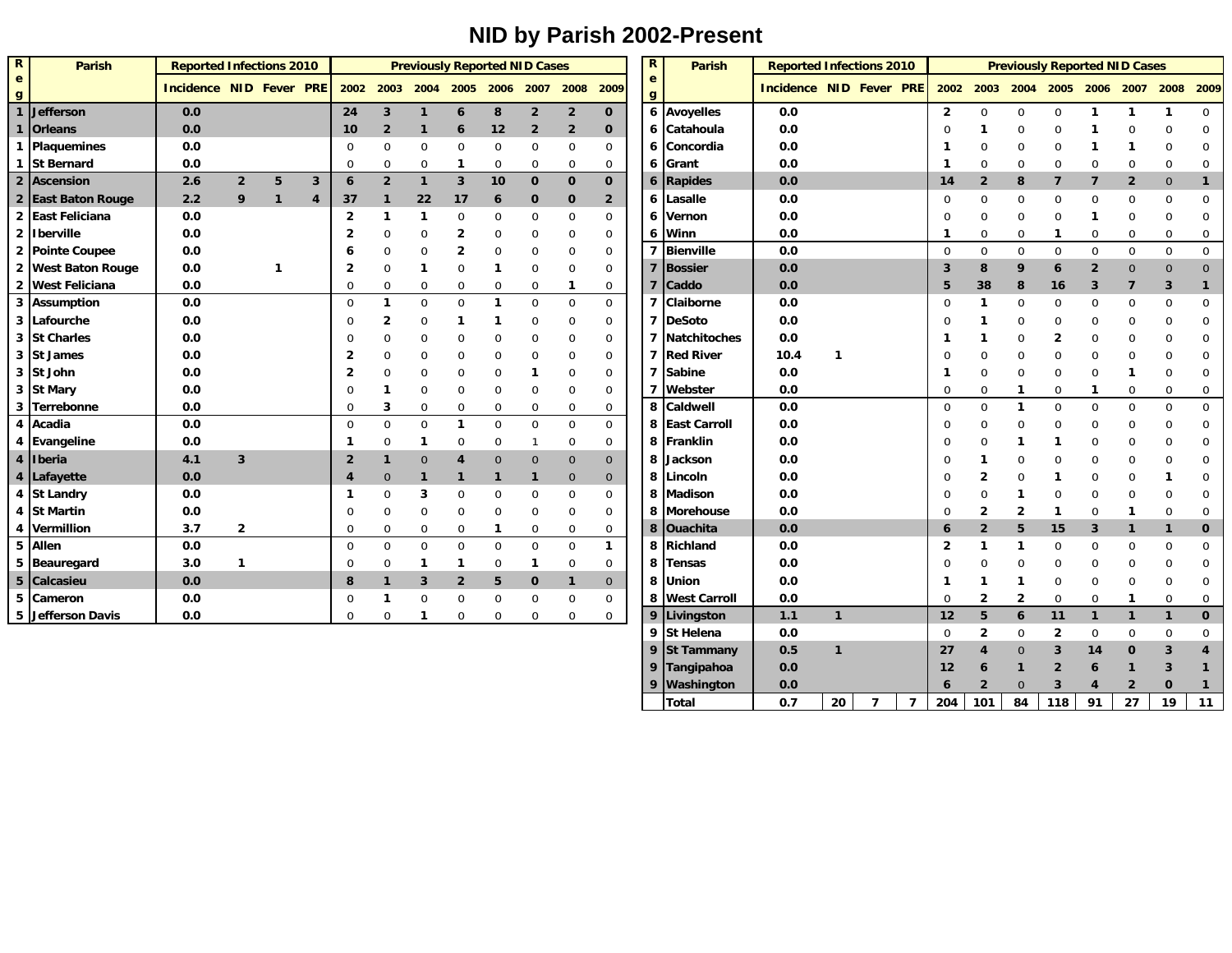# **Human Summary 2002-Present**

|                  |                 | WNV-NID Cases by CDC Week by Year |                 |                |                |                |                |                                              |                |                |             |     |        |     |      |            |                                                    |      |                      |          |                    |      |
|------------------|-----------------|-----------------------------------|-----------------|----------------|----------------|----------------|----------------|----------------------------------------------|----------------|----------------|-------------|-----|--------|-----|------|------------|----------------------------------------------------|------|----------------------|----------|--------------------|------|
|                  | Week            |                                   |                 |                |                |                |                | 2002 2003 2004 2005 2006 2007 2008 2009 2010 |                |                |             |     |        |     |      |            |                                                    |      |                      |          |                    |      |
| Jan              | $\mathbf{1}$    |                                   |                 |                |                |                |                |                                              |                |                |             |     |        |     |      |            |                                                    |      |                      |          |                    |      |
|                  | $\mathbf{3}$    |                                   |                 |                |                |                |                |                                              |                |                |             |     |        |     |      |            |                                                    |      |                      |          |                    |      |
|                  | $\overline{7}$  |                                   |                 |                |                |                |                |                                              |                |                |             |     |        |     |      |            |                                                    |      |                      |          |                    |      |
| <b>March</b>     | 10              |                                   |                 |                |                |                |                |                                              |                |                |             |     |        |     |      |            |                                                    |      |                      |          |                    |      |
|                  | $\overline{13}$ |                                   |                 |                |                |                |                |                                              |                |                |             |     |        |     |      |            |                                                    |      |                      |          |                    |      |
|                  | 17              |                                   |                 |                |                |                |                |                                              |                |                |             |     |        |     |      |            |                                                    |      |                      |          |                    |      |
| May              | $\overline{19}$ |                                   |                 |                |                |                |                |                                              |                |                |             |     |        |     |      |            |                                                    |      |                      |          |                    |      |
|                  | 20              | $\mathbf 0$                       | $\mathbf 0$     | $\mathbf 0$    | $\mathbf 0$    | $\mathbf 0$    | $\mathbf 0$    | $\mathbf 0$                                  | $\mathbf 0$    | $\mathbf{0}$   |             |     |        |     |      |            |                                                    |      |                      |          |                    |      |
|                  | 21              | $\mathbf 0$                       | $\mathbf 0$     | $\mathbf 0$    | $\mathbf 0$    | $\mathbf 0$    | $\mathbf 0$    | $\mathbf 0$                                  | $\mathbf 0$    | $\mathbf 0$    |             |     |        |     |      |            | <b>Proportion of Clinical Presentation by Year</b> |      |                      |          |                    |      |
| June             | 22              | 0                                 | $\mathbf 0$     | $\mathbf 0$    | $\mathbf 0$    | $\mathbf 0$    | $\mathbf 0$    | $\mathbf{0}$                                 | $\mathbf 0$    | $\overline{0}$ |             |     | $-204$ |     |      |            |                                                    |      |                      |          |                    |      |
|                  | $\overline{23}$ | $\mathbf 0$                       | $\mathbf 0$     | $\mathbf 0$    | $\Omega$       | $\mathbf 0$    | $\mathbf 0$    | $\mathbf 0$                                  | $\mathbf 0$    | $\mathbf 0$    |             |     |        |     |      |            |                                                    |      |                      |          |                    |      |
|                  | 24              | 2 <sup>1</sup>                    | $\mathbf 0$     | $\mathbf 0$    | $\mathbf 0$    | $\mathbf 0$    | $\mathbf 0$    | $\mathbf 0$                                  | $\mathbf 0$    | $\mathbf 0$    |             | 200 |        |     |      |            |                                                    |      |                      |          |                    |      |
|                  | 25              | 2 <sup>2</sup>                    | 2 <sup>1</sup>  | $\mathbf 0$    | $\mathbf 0$    | $\mathbf 0$    | $\mathbf 0$    | $\mathbf 0$                                  | $\mathbf{1}$   | $\mathbf 0$    |             |     |        |     |      |            |                                                    |      |                      |          |                    |      |
| July             | $\overline{26}$ | 11                                | $\overline{0}$  | $\mathbf 0$    | $\mathbf{0}$   | $\mathbf{1}$   | $\mathbf 0$    | $\mathbf{0}$                                 | $\mathbf{1}$   | $\mathbf 0$    | Cases       |     |        |     |      | ■NID Cases | $\square$ Fever                                    |      | <b>DAsymptomatic</b> |          |                    |      |
|                  | 27              | $6\overline{6}$                   | 3 <sup>1</sup>  | $\overline{3}$ | $\overline{4}$ | $\overline{1}$ | $\mathbf 0$    | $\mathbf 0$                                  | $\overline{2}$ | $\overline{3}$ |             |     |        |     |      |            |                                                    |      |                      |          |                    |      |
|                  | 28              | 9 <sup>°</sup>                    | 5 <sup>5</sup>  | 2 <sup>7</sup> | $-5$           | $\overline{4}$ | $\mathbf 0$    | $\mathbf 0$                                  | $\overline{0}$ | $\overline{0}$ |             | 150 |        |     |      |            |                                                    |      |                      |          |                    |      |
|                  | 29              | 23                                | 5 <sup>1</sup>  | 2 <sup>7</sup> | 13             | 5 <sub>o</sub> | $\mathbf 0$    | $\mathbf 0$                                  | $\mathbf{1}$   | $\mathbf{1}$   | of Reported |     | 24     |     |      |            |                                                    |      |                      |          |                    |      |
| <b>August</b>    | 30              | 23                                | 8 <sup>°</sup>  | 8 <sup>°</sup> | 8              | 6 <sup>1</sup> | $\mathbf 0$    | 2 <sup>2</sup>                               | $\mathbf{1}$   | $\overline{2}$ |             |     |        |     |      |            | 118                                                |      |                      |          |                    |      |
|                  | $\overline{31}$ | 21                                | 10              | 5 <sup>1</sup> | 21             | $7^{\circ}$    | $\sqrt{1}$     | $\mathbf{1}$                                 | $\overline{0}$ | $\overline{0}$ |             |     |        | 101 |      |            |                                                    | 91   |                      |          |                    |      |
|                  | 32              | 24                                | $7\overline{ }$ | 15             | 11             | 14             | 3 <sup>°</sup> | 2 <sup>7</sup>                               | $\mathbf{1}$   | $\mathbf{1}$   |             | 100 |        |     |      | 84         |                                                    | 89   |                      |          |                    |      |
|                  | 33              | $\overline{21}$                   | 8 <sup>°</sup>  | 7 <sup>7</sup> | $\overline{9}$ | 13             | $\overline{2}$ | $\overline{1}$                               | $\overline{2}$ | $\overline{1}$ |             |     |        |     |      |            |                                                    |      |                      |          |                    |      |
|                  | 34              | 14                                | 6 <sup>1</sup>  | $\overline{3}$ | 8              | 7 <sup>7</sup> | $\overline{2}$ | $\overline{3}$                               | $\overline{1}$ | $\overline{2}$ | Number      |     |        |     |      |            |                                                    |      |                      |          |                    |      |
| September        | 35              | 8 <sup>°</sup>                    | 6 <sup>1</sup>  | 5 <sup>2</sup> | 6              | 6 <sup>1</sup> | 5 <sup>1</sup> | 3 <sup>2</sup>                               | $\overline{0}$ | 3 <sup>2</sup> |             |     |        |     |      |            | 54                                                 |      |                      |          |                    |      |
|                  | 36              | 13 <sup>°</sup>                   | $\overline{4}$  | 5 <sup>1</sup> | 8              | 9              | 3 <sup>2</sup> | 2 <sup>7</sup>                               | $\overline{0}$ | $\overline{1}$ |             | 50  |        |     |      |            |                                                    |      |                      |          |                    |      |
|                  | 37              | 8                                 | 9               | 3 <sup>°</sup> | $\overline{9}$ | 6 <sup>1</sup> | $\overline{3}$ | $\overline{0}$                               | $\overline{1}$ | $\overline{2}$ |             |     |        |     |      |            |                                                    |      | 27                   | 30       |                    |      |
|                  | 38              | 6 <sup>6</sup>                    | $\overline{4}$  | $\overline{4}$ | $\overline{2}$ | 3 <sup>°</sup> | $\sqrt{1}$     | $\overline{0}$                               | $\mathbf 0$    | $\overline{1}$ |             |     |        |     | 23   | 24         | 16                                                 | 22   | 13                   | 19       |                    | 20   |
|                  | 39              | 3 <sup>°</sup>                    | 2 <sup>1</sup>  | 5 <sub>5</sub> | $\overline{4}$ | $\overline{4}$ | $\overline{1}$ | $\overline{0}$                               | $\mathbf 0$    | $\overline{0}$ |             |     | U      |     | 4    |            |                                                    |      | 10                   | <b>9</b> | $\frac{11}_{10}$ 2 | 177  |
| <b>October</b>   | 40              | 3 <sup>2</sup>                    | $\overline{4}$  | 5 <sub>1</sub> | $\overline{4}$ | $\mathbf{1}$   | 3 <sup>°</sup> | 3 <sup>2</sup>                               | $\mathbf 0$    | $\mathbf{1}$   |             | 0   |        |     |      |            |                                                    |      |                      |          |                    |      |
|                  | 41              | 3 <sup>°</sup>                    | $\overline{2}$  | $\overline{4}$ | $\overline{3}$ | $\overline{1}$ | $\overline{0}$ | $\overline{0}$                               | $\mathbf 0$    | $\overline{0}$ |             |     |        |     |      |            |                                                    |      |                      |          |                    |      |
|                  | 42              | $\overline{3}$                    | $\mathbf{1}$    | 2 <sup>7</sup> | $\overline{3}$ | $\overline{1}$ | $\overline{0}$ | $\overline{0}$                               | $\mathbf 0$    | $\overline{0}$ |             |     | 2002   |     | 2003 | 2004       | 2005                                               | 2006 | 2007                 | 2008     | 2009               | 2010 |
|                  | 43              | $\overline{0}$                    | 2 <sup>1</sup>  | $\overline{0}$ | $\mathbf 0$    | $\overline{0}$ | 3 <sup>2</sup> | $\overline{0}$                               | $\mathbf 0$    | $\overline{0}$ |             |     |        |     |      |            |                                                    | Year |                      |          |                    |      |
|                  | 44              | $\overline{0}$                    | $\overline{4}$  | $\overline{0}$ | $\mathbf 0$    | $\mathbf{1}$   | $\mathbf 0$    | $\overline{0}$                               | $\mathbf 0$    | $\overline{0}$ |             |     |        |     |      |            |                                                    |      |                      |          |                    |      |
| <b>November</b>  | 45              | $\overline{0}$                    | 2 <sup>1</sup>  | 2 <sup>1</sup> | $\mathbf{0}$   | $\overline{0}$ | $\mathbf 0$    | $\mathbf{1}$                                 | $\mathbf 0$    | $\overline{0}$ |             |     |        |     |      |            |                                                    |      |                      |          |                    |      |
|                  | 46              | $\overline{0}$                    | $\mathbf{1}$    | $\mathbf{1}$   | $\Omega$       | $\overline{0}$ | $\mathbf 0$    | $\overline{0}$                               | $\mathbf 0$    | $\overline{0}$ |             |     |        |     |      |            |                                                    |      |                      |          |                    |      |
|                  | 47              | $\overline{1}$                    | $\vert$ 1       | 2 <sup>1</sup> | $\mathbf 0$    | $\overline{1}$ | $\mathbf 0$    | $\mathbf{1}$                                 | $\mathbf 0$    | $\overline{0}$ |             |     |        |     |      |            |                                                    |      |                      |          |                    |      |
|                  | 48              | $\mathbf 0$                       | 2 <sup>1</sup>  | $\overline{1}$ | $\mathbf 0$    | $\overline{0}$ | $\mathbf 0$    | $\overline{0}$                               | $\mathbf 0$    | $\overline{2}$ |             |     |        |     |      |            |                                                    |      |                      |          |                    |      |
| <b>December</b>  | 49              | $\mathbf 0$                       | 3 <sup>°</sup>  | $\mathbf 0$    | $\overline{0}$ | $\overline{0}$ | $\mathbf 0$    | $\overline{0}$                               | 0              | $\overline{0}$ |             |     |        |     |      |            |                                                    |      |                      |          |                    |      |
|                  | 50              | $\mathbf 0$                       | $\mathbf 0$     | $\mathbf 0$    | $\mathbf{0}$   | $\mathbf 0$    | $\mathbf 0$    | $\mathbf 0$                                  | $\mathbf 0$    | $\mathbf 0$    |             |     |        |     |      |            |                                                    |      |                      |          |                    |      |
|                  | 51              | $\mathbf 0$                       | $\mathbf 0$     | $\mathbf{0}$   | $\mathbf 0$    | $\mathbf 0$    | $\mathbf 0$    | $\mathbf 0$                                  | $\mathbf{0}$   | $\mathbf{0}$   |             |     |        |     |      |            |                                                    |      |                      |          |                    |      |
|                  | 52              | $\mathbf 0$                       | $\mathbf 0$     | $\mathbf 0$    | $\mathbf 0$    | $\mathbf 0$    | $\mathbf 0$    | $\mathbf 0$                                  | $\mathbf 0$    | $\mathbf 0$    |             |     |        |     |      |            |                                                    |      |                      |          |                    |      |
| <b>NID Total</b> |                 | 204                               | 101             | 84             | 118            | 91             | 27             | 19                                           | 11             | 20             |             |     |        |     |      |            |                                                    |      |                      |          |                    |      |

|                     | <b>Total Human WNV Clinical Presentation by Year</b> |      |      |      |      |      |      |                                         |      |
|---------------------|------------------------------------------------------|------|------|------|------|------|------|-----------------------------------------|------|
|                     | 2002 <b>1</b>                                        |      |      |      |      |      |      | 2003 2004 2005 2006 2007 2008 2009 2010 |      |
| <b>NID Cases</b>    | 204                                                  | 101  | 84   | 118  | 91   | 27   | 19   |                                         | 20   |
| Fever               | 124                                                  | 23   | 24   | 54   | 89   | 13   | 30   | 10                                      |      |
| Asymptomatic        | <b>NA</b>                                            | 4    |      | 16   | 22   | 10   | 9    | $\overline{\mathbf{c}}$                 |      |
| Proportion of NID/F | 0.62                                                 | 0.81 | 0.78 | 0.69 | 0.51 | 0.68 | 0.39 | 0.52                                    | 0.74 |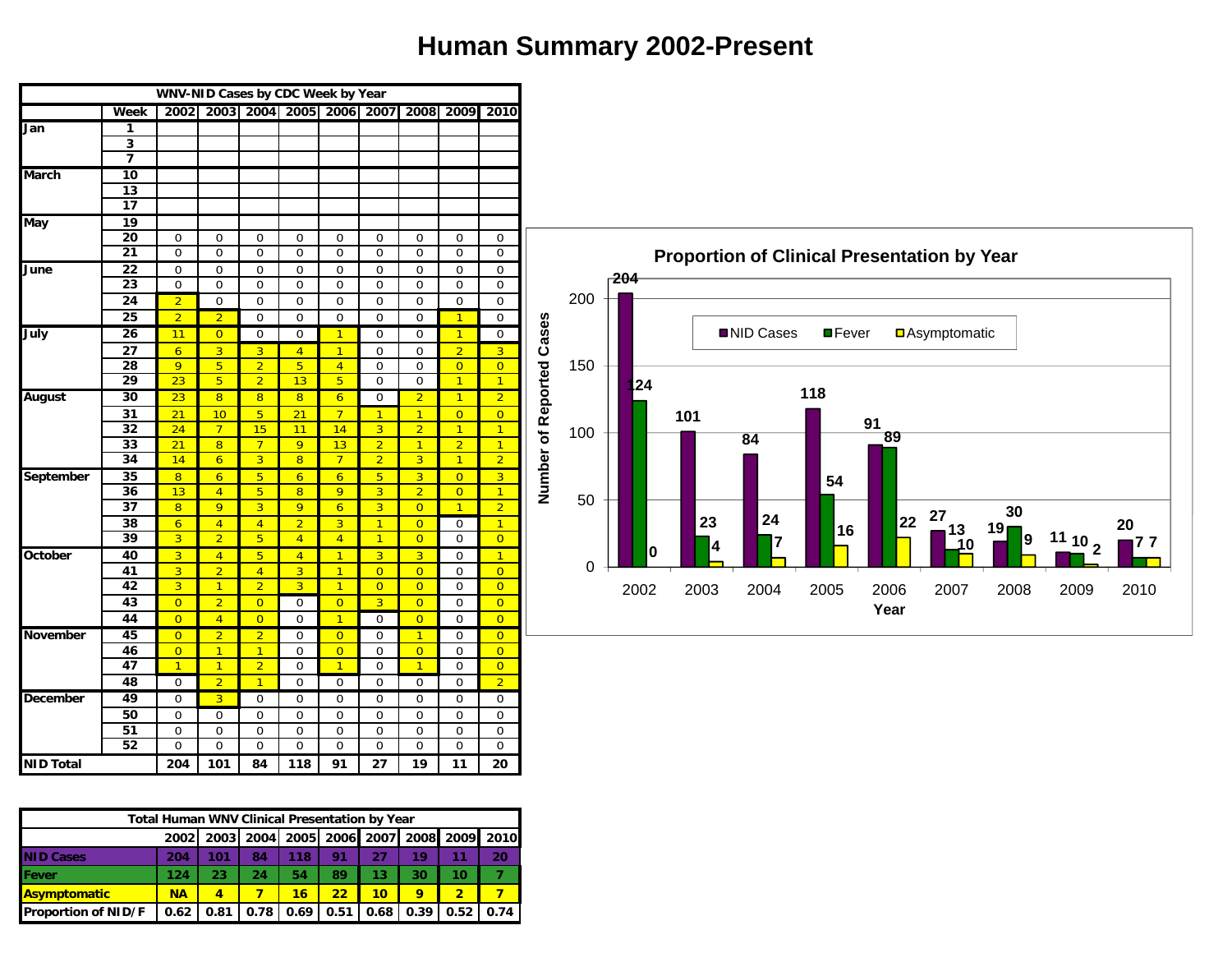#### **Arboviral Horses**

|                      |                                | CDC Week 1-5 6-9 10-13 14-17 18-21 |         |                         |          |          |          |  |          | 22 23 24 25 26 27 28 29 |          | 30  |          |              |          | 31 32 33 34 35 |   |            |          | 36 37 38 39 | 40         |          |          | 41 42 43 44   | 45         |          | 46 47        |          | 48       |            |          |          | 49 50 51 52 |
|----------------------|--------------------------------|------------------------------------|---------|-------------------------|----------|----------|----------|--|----------|-------------------------|----------|-----|----------|--------------|----------|----------------|---|------------|----------|-------------|------------|----------|----------|---------------|------------|----------|--------------|----------|----------|------------|----------|----------|-------------|
| <b>Region Parish</b> |                                | Total Jan Feb Mar Apr May Jun      |         |                         |          |          |          |  |          | Jul                     |          | Aug |          |              |          |                |   | <b>Sep</b> |          |             | <b>Oct</b> |          |          |               | <b>Nov</b> |          |              |          |          | <b>Dec</b> |          |          |             |
| 3                    | <b>St James</b>                |                                    |         |                         |          |          |          |  |          |                         |          |     |          |              |          |                |   |            |          |             |            |          |          |               |            |          |              |          |          |            |          |          |             |
| 3                    | LaFourche                      |                                    |         |                         |          |          |          |  |          |                         |          |     |          |              |          |                |   |            |          |             |            |          |          |               |            |          |              |          |          |            |          |          |             |
| $\overline{4}$       | Lafayette                      |                                    |         |                         |          |          |          |  |          |                         |          |     |          |              |          |                |   |            |          |             |            |          |          |               |            |          |              |          |          |            |          |          |             |
| 5                    | Calcasieu                      |                                    |         |                         |          |          |          |  |          |                         |          |     |          |              |          |                |   |            |          |             |            |          |          |               |            |          |              |          |          |            |          |          |             |
|                      | Caddo                          |                                    |         |                         |          |          |          |  |          |                         |          |     |          |              |          |                |   |            |          |             |            |          |          |               |            |          |              |          |          |            |          |          |             |
|                      | Undetermined                   | οI                                 |         |                         |          |          |          |  |          |                         |          |     |          |              |          |                |   |            |          |             |            |          |          |               |            |          |              |          |          |            |          |          |             |
|                      | <b>WNV-Horses Total</b>        |                                    | $5 \ 0$ | $\overline{\mathbf{0}}$ | $\Omega$ |          |          |  | $\Omega$ | $\Omega$                | $\Omega$ |     | $\Omega$ | <sup>0</sup> | $\Omega$ |                |   |            |          |             | n          | $\Omega$ | $\Omega$ | $\Omega$<br>n |            | $\Omega$ | <sup>o</sup> | $\Omega$ |          | $\Omega$   | $\Omega$ | $\Omega$ |             |
|                      |                                |                                    |         |                         |          |          |          |  |          |                         |          |     |          |              |          |                |   |            |          |             |            |          |          |               |            |          |              |          |          |            |          |          |             |
|                      | Jefferson<br><b>Assumption</b> |                                    |         |                         |          |          |          |  |          |                         |          |     |          |              |          |                |   |            |          |             |            |          |          |               |            |          |              |          |          |            |          |          |             |
| -3                   | LaFourche                      |                                    |         |                         |          |          |          |  |          |                         |          |     |          |              |          |                |   |            |          |             |            |          |          |               |            |          |              |          |          |            |          |          |             |
| 3                    | St. James                      |                                    |         |                         |          |          |          |  |          |                         |          |     |          |              |          |                |   |            |          |             |            |          |          |               |            |          |              |          |          |            |          |          |             |
| 3                    | St. Mary                       |                                    |         |                         |          |          |          |  |          |                         |          |     |          |              |          |                |   |            |          |             |            |          |          |               |            |          |              |          |          |            |          |          |             |
| 3                    | Terrebonne                     |                                    |         |                         |          |          |          |  |          |                         |          |     |          |              |          |                |   |            |          |             |            |          |          |               |            |          |              |          |          |            |          |          |             |
|                      | Acadia                         |                                    |         |                         |          |          |          |  |          |                         |          |     |          |              |          |                |   |            |          |             |            |          |          |               |            |          |              |          |          |            |          |          |             |
|                      | Iberia                         | $\Omega$                           |         |                         |          |          |          |  |          |                         |          |     |          |              |          |                |   |            |          |             |            |          |          |               |            |          |              |          |          |            |          |          |             |
|                      | Vermilion                      |                                    |         |                         |          |          |          |  |          |                         |          |     |          |              |          |                |   |            |          |             |            |          |          |               |            |          |              |          |          |            |          |          |             |
|                      | Sabine                         |                                    |         |                         |          |          |          |  |          |                         |          |     |          |              |          |                |   |            |          |             |            |          |          |               |            |          |              |          |          |            |          |          |             |
| 8                    | Jackson                        |                                    |         |                         |          |          |          |  |          |                         |          |     |          |              |          |                |   |            |          |             |            |          |          |               |            |          |              |          |          |            |          |          |             |
| q                    | Washington                     |                                    |         |                         |          |          |          |  |          |                         |          |     |          |              |          |                |   |            |          |             |            |          |          |               |            |          |              |          |          |            |          |          |             |
|                      | Undetermined                   | οI                                 |         |                         |          |          |          |  |          |                         |          |     |          |              |          |                |   |            |          |             |            |          |          |               |            |          |              |          |          |            |          |          |             |
|                      | <b>EEE-Horses Total</b>        |                                    | $16$ 0  | $\overline{\mathbf{0}}$ | $\Omega$ | $\Omega$ | $\Omega$ |  | $\Omega$ | $\Omega$                | $\Omega$ |     |          |              |          | $\Omega$       | n |            | $\Omega$ |             |            |          |          |               |            | $\Omega$ | $\Omega$     | $\Omega$ | $\Omega$ | $\Omega$   |          | $\Omega$ |             |